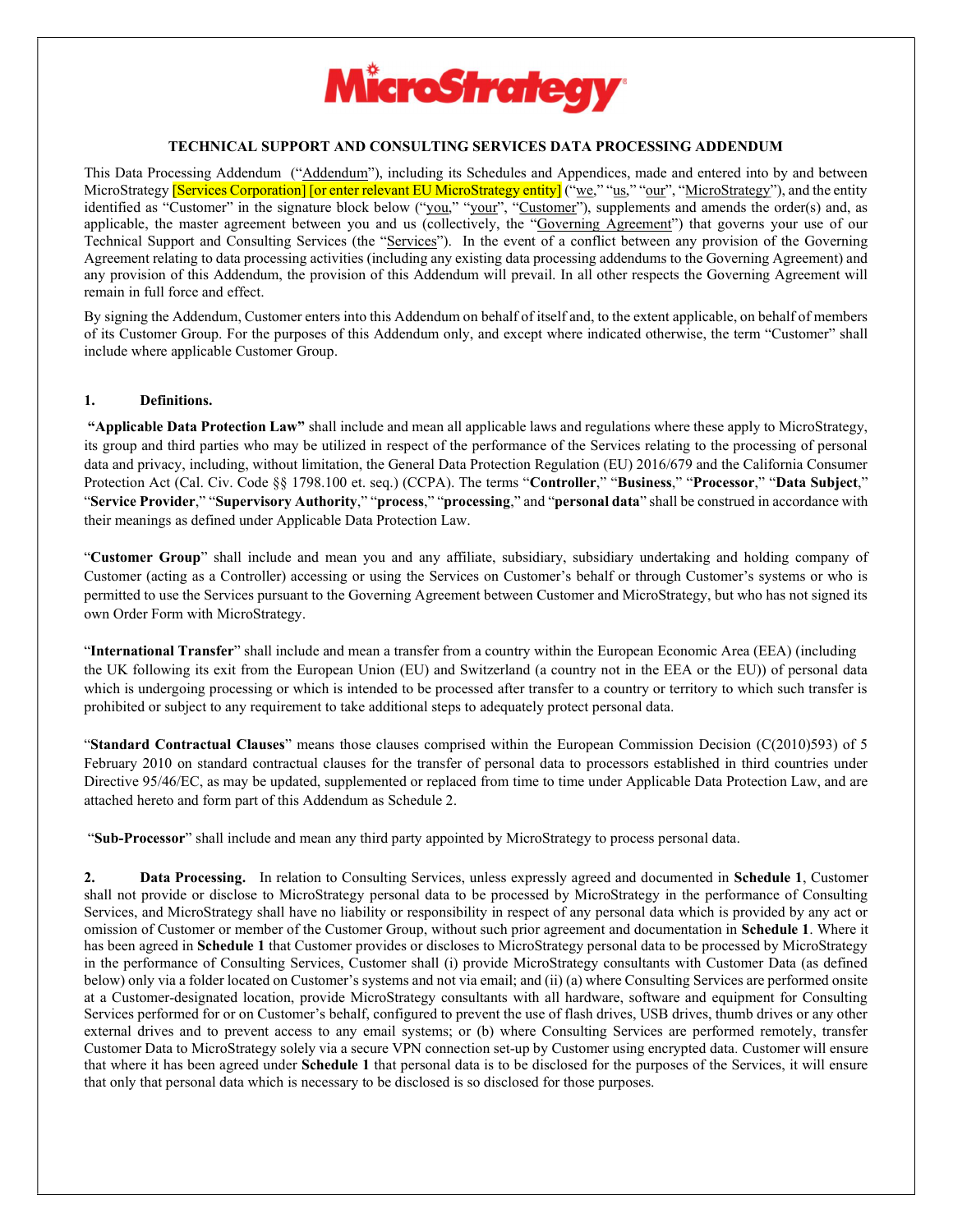We will process as a Data Processor the personal data specified in Schedule 1 in connection with the Services as instructed by you or provided by you as Data Controller to us (collectively, "Customer Data") in accordance with your documented instructions. Customer authorizes MicroStrategy, on its own behalf and on behalf of the other members of the Customer Group, to process Customer Data during the term of this Addendum as a Data Processor for the purpose set out in **Schedule 1**.

The parties agree that this Addendum is your complete and final documented instruction to MicroStrategy in relation to Customer Data. Additional instructions outside the scope of this Addendum (if any) require prior written agreement between MicroStrategy and you, including agreement on any additional fees payable by you to MicroStrategy for carrying out such instructions. You are entitled to terminate this Addendum if MicroStrategy declines to follow reasonable instructions requested by you that are outside the scope of, or changed from, those given or agreed to be given in this Addendum. You shall ensure that your instructions comply with all rules and regulations applicable in relation to Customer Data, and that the processing of Customer Data in accordance with your instructions will not cause MicroStrategy to be in breach of Applicable Data Protection Law. We will not process Customer Data outside the scope of this Addendum.

MicroStrategy will:

- a) process Customer Data only on documented instructions from Customer (unless MicroStrategy or the relevant Sub-Processor (see Section 4 below) is required to process Customer Data to comply with applicable laws, in which case MicroStrategy will notify Customer of such legal requirement prior to such processing unless such applicable laws prohibit notice to Customer on public interest grounds);
- b) immediately inform Customer in writing if, in its reasonable opinion, any instruction received from Customer infringes any Applicable Data Protection Law;
- c) ensure that any individual authorized to process Customer Data complies with Section 2a); and
- d) at the option of Customer, delete or return to Customer all Customer Data after the end of the provision of the Services relating to processing, and delete any remaining copies. MicroStrategy will be entitled to retain any Customer Data which it is required to keep to comply with any applicable law or which it is required to retain for insurance, accounting, taxation or record keeping purposes. Section 3 will continue to apply to retained Customer Data.

MicroStrategy will not "sell" Customer Data as that term is defined in the CCPA, nor will it retain, use, or disclose Customer Data for any purpose other than for the specific purpose of performing the Services specified in the Governing Agreement, or as otherwise permitted by the CCPA or its implementing regulations. MicroStrategy certifies that it understands the restrictions and obligations under the CCPA, including the restrictions and obligations in the previous sentence, and will comply with CCPA. In addition, MicroStrategy will comply with any applicable amendments to the CCPA or its regulations.

3. Confidentiality. MicroStrategy will not disclose Customer Data to any government or any other third party, except as necessary to comply with the law or a valid and binding order of a government or law enforcement agency (such as a subpoena or court order). If a government or law enforcement agency sends MicroStrategy a demand for Customer Data, MicroStrategy will attempt to redirect the government or law enforcement agency to request that data directly from you. As part of this effort, MicroStrategy may provide your basic contact information to the government or law enforcement agency. If compelled to disclose Customer Data to a government or law enforcement agency, then MicroStrategy will give you reasonable notice of the demand to allow you to seek a protective order or other appropriate remedy, unless MicroStrategy is legally prohibited from doing so. MicroStrategy restricts its personnel from processing Customer Data without authorization by MicroStrategy, and imposes appropriate contractual obligations upon its personnel, including, as appropriate, relevant obligations regarding confidentiality, data protection and data security. If the Standard Contractual Clauses apply, nothing in this section 3 varies or modifies the Standard Contractual Clauses, including without limitation the obligations within clause 5(a).

4. Sub-Processing. Customer authorizes MicroStrategy to engage its own affiliated companies for the purposes of providing the Services. In addition, Customer agrees that MicroStrategy may use Sub-Processors to fulfill its contractual obligations under this Addendum or to provide certain services on its behalf. The MicroStrategy websites at: https://community.microstrategy.com/s/article/GDPR-Technical-Support-Sub-Processors and https://community.microstrategy.com/s/article/GDPR-Consulting-Sub-Processors list its Sub-Processors that are currently engaged to carry out specific processing activities on behalf of Customer. Before MicroStrategy engages any new Sub-Processor to carry out specific processing activities on behalf of Customer, MicroStrategy will update the applicable website. If Customer objects to a new Sub-Processor, MicroStrategy will not engage such Sub-Processor to carry out specific processing activities on behalf of Customer without Customer's written consent. Customer hereby consents to MicroStrategy's use of Sub-Processors as described in this Section 4. Except as set forth in this Section 4, or as Customer may otherwise authorize, MicroStrategy will not permit any Sub-Processor to carry out specific processing activities on behalf of Customer. If MicroStrategy appoints a Sub-Processor, MicroStrategy will (i)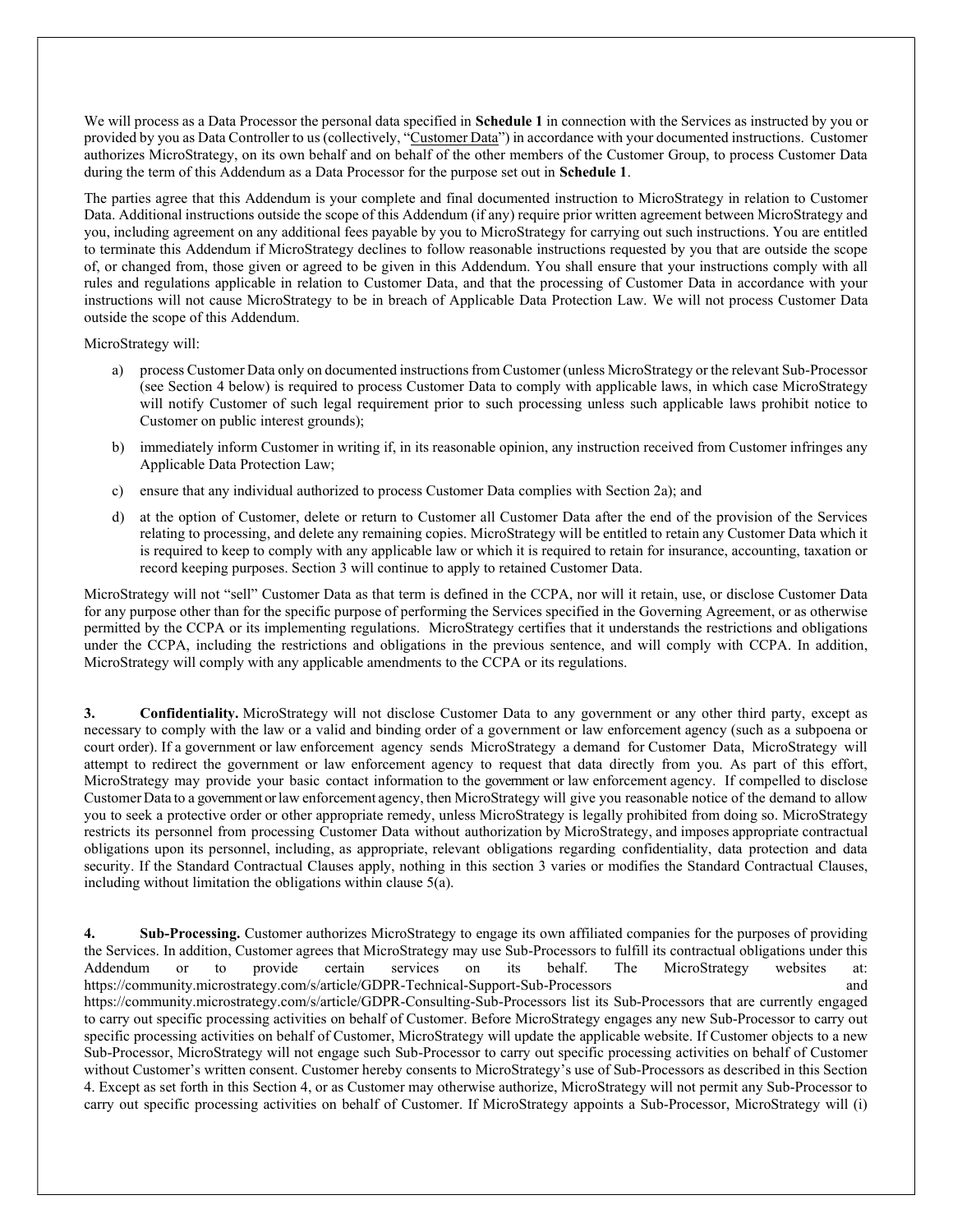restrict the Sub-Processor's access to Customer Data only to what is necessary to provide the Services to Customer and will prohibit the Sub-Processor from accessing Customer Data for any other purpose; (ii) will enter into a written agreement with the Sub-Processor; (iii) to the extent the Sub-Processor is performing the same data processing services that are being provided by MicroStrategy under this Addendum, impose on the Sub-Processor substantially similar terms to those imposed on MicroStrategy in this Addendum; and (iv) comply with the Standard Contractual Clauses, which separately contain obligations in respect of the terms to be imposed in respect of an onward transfer of Personal Data to a Sub-Processor. MicroStrategy will remain responsible to Customer for performance of the Sub-Processor's obligations.

5. International Transfers. To provide the Services, Customer acknowledges and confirms MicroStrategy may make International Transfers of Customer Data, including onward transfers to its affiliated companies and/or Sub-Processors. Where those International Transfers occur the Customer agrees to enter into, complete and execute a copy of the Standard Contractual Clauses contained in Schedule 2 to this Addendum. The Standard Contractual Clauses in Schedule 2 have been pre-signed by MicroStrategy Services Corporation as the data importer. The Customer acknowledges that there may be instances where the contracting MicroStrategy entity or entities executing the Governing Agreement and Addendum may differ from the MicroStrategy entity (data importer) named in the Standard Contractual Clauses. This may occur for example where the MicroStrategy entity signing the Governing Agreement and Addendum is based within the EEA or Switzerland (and is thus not an offshore processor, importing the personal data for the purposes of the Standard Contractual Clauses), and Customer Data is being shared onwards with another MicroStrategy entity who is based outside of the EEA. In the event that the form of the Standard Contractual Clauses is changed or replaced by the relevant authorities under Applicable Data Protection Law, the updated appropriate form shall be completed and notified by the Customer as Controller to MicroStrategy as Processor, and such form shall then be binding upon the parties upon the expiration of a grace period, if any, determined by the relevant authorities. In the event that the form of the Standard Contractual Clauses is changed or replaced by the relevant authorities under Applicable Data Protection Law, the Customer as Controller should complete the updated form and notify MicroStrategy as Processor of such form. Provided that such form is accurate and applicable to MicroStrategy as Processor, such form shall then be binding upon the parties when both parties have executed the revised form, subject to the expiration of a grace period, if any, determined by the relevant Supervisory Authorities. Notwithstanding the foregoing, the Standard Contractual Clauses (or obligations the same as those under the Standard Contractual Clauses) will not apply if MicroStrategy has adopted an alternative recognized compliance standard for the lawful transfer of personal data outside the EEA (including the UK following its exit from the EU) or Switzerland, to protect Customer Data.

With respect to other International Transfers (outside of those covered by the Standard Contractual Clauses contained in Schedule 2), MicroStrategy will only make a transfer of Customer Data if:

- 1. adequate safeguards are in place for that transfer of Customer Data in accordance with Applicable Data Protection Law, in which case Customer will execute any documents (including without limitation Standard Contractual Clauses) relating to that International Transfer, which MicroStrategy or the relevant Sub-Processor reasonably requires it to execute from time to time; or
- 2. MicroStrategy or the relevant Sub-Processor is required to make such an International Transfer to comply with applicable laws, in which case MicroStrategy will notify Customer of such legal requirement prior to such International Transfer unless such applicable laws prohibit notice to Customer on public interest grounds; or
- 3. otherwise lawfully permitted to do so by Applicable Data Protection Law.

6. Security of Data Processing. MicroStrategy has implemented and will maintain appropriate technical and organizational measures, including, as appropriate:

a) security of the MicroStrategy network;

- b) physical security of the facilities;
- c) measures to control access rights for MicroStrategy employees and contractors in relation to the MicroStrategy network; and
- d) processes for regularly testing, assessing and evaluating the effectiveness of the technical and organizational measures implemented by MicroStrategy.

7. Security Breach Notification. We will, to the extent permitted by law, notify Customer without undue delay after becoming aware of any actual accidental or unlawful destruction, loss, alteration, unauthorized disclosure of, or access to, any Customer Data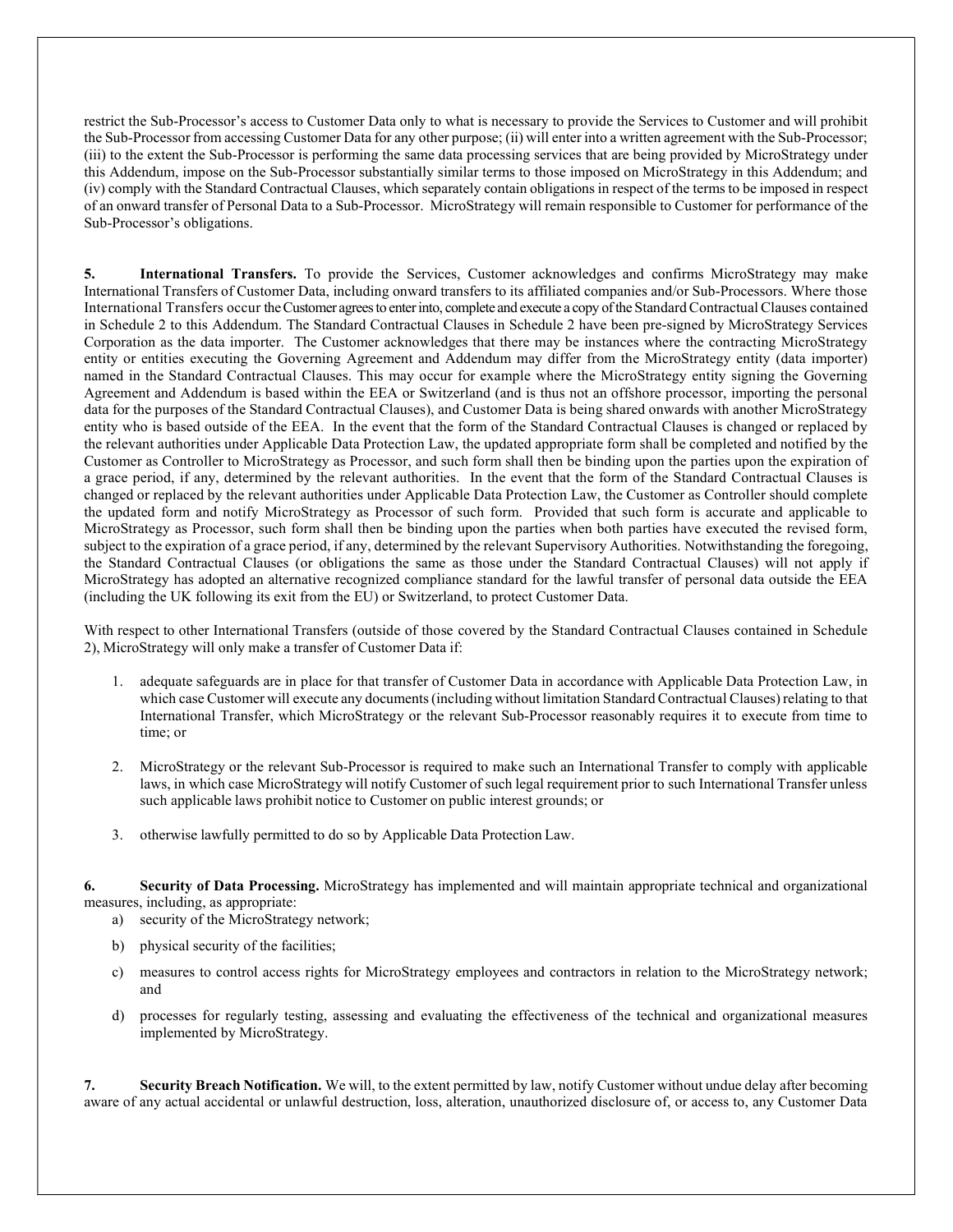by us or our Sub-Processor(s) (a "Security Incident"). To the extent such a Security Incident is caused by a violation of the requirements of this Addendum by us, we will make reasonable efforts to identify and remediate the cause of such breach, including steps to mitigate the effects and to minimize any damage resulting from the Security Incident.

You agree that an unsuccessful Security Incident will not be subject to this Section 7. An unsuccessful Security Incident is one that results in no actual unauthorized access to Customer Data or to any of MicroStrategy's or MicroStrategy's Sub-Processor's equipment or facilities storing Customer Data, and may include, without limitation, pings and other broadcast attacks on firewalls or edge servers, port scans, unsuccessful log-in attempts, denial of service attacks, packet sniffing (or other unauthorized access to traffic data that does not result in access beyond headers), or similar incidents; and MicroStrategy's obligation to report or respond to a Security Incident under this Section 7 is not and will not be construed as an acknowledgement by MicroStrategy of any fault or liability of MicroStrategy with respect to the Security Incident.

Notification(s) of Security Incidents, if any, will be delivered to Customer by any means MicroStrategy selects, including via email. It is your sole responsibility to ensure that you provide us with accurate contact information and secure transmission at all times.

The information made available by MicroStrategy is intended to assist you in complying with your obligations under Applicable Data Protection Law in respect of data protection impact assessments and prior consultation.

8. Audit. MicroStrategy will allow for and contribute to audits, including inspections, conducted by Customer or another auditor mandated by Customer, provided that Customer gives MicroStrategy at least 30 days' reasonable prior written notice of such audit and that each audit is carried out at Customer's cost, during business hours, at MicroStrategy nominated facilities, and so as to cause the minimum disruption to MicroStrategy's business and without Customer or its auditor having any access to any data belonging to a person other than Customer. Any materials disclosed during such audits and the results of and/or outputs from such audits will be kept confidential by Customer. Such audit shall be performed not more than once every 12 months and Customer shall not copy or remove any materials from the premises where the audit is performed.

If the Standard Contractual Clauses apply under Section 5(a), then Customer agrees to exercise its audit and inspection right by instructing MicroStrategy to conduct an audit as described in this Section 8, and the parties agree that notwithstanding the foregoing nothing varies or modifies the Standard Contractual Clauses nor affects any Supervisory Authority's or Data Subject's rights under those Standard Contractual Clauses.

9. Independent Determination. You are responsible for reviewing the information made available by MicroStrategy as it is provided to you from time to time relating to data security and making an independent determination as to whether the Services meets your requirements and legal obligations as well as your obligations under this Addendum.

10. Data Subject Rights. MicroStrategy will provide reasonable assistance to Customer in:

- a) complying with its obligations under the Applicable Data Protection Law relating to the security of processing Customer Data;
- b) responding to requests for exercising Data Subjects' rights under the Applicable Data Protection Law, including without limitation by appropriate technical and organizational measures, insofar as this is possible;
- c) documenting any Security Incidents and reporting any Security Incidents to any Supervisory Authority and/or Data Subjects;
- d) conducting privacy impact assessments of any processing operations and consulting with Supervisory Authorities, Data Subjects and their representatives accordingly; and
- e) making available to Customer information necessary to demonstrate compliance with the obligations set out in this Addendum.

11. Customer Group Authorization. Where the Customer is entering into and executing the Addendum on behalf of members of its Customer Group, the Customer warrants that it has it has full capacity and authority to do so and shall indemnify, and keep indemnified, MicroStrategy against any and all claims, costs, damages and expenses (including, without limitation, legal costs on a full indemnity basis) incurred by MicroStrategy arising out of and/or in connection with a breach of the warranties contained in this Clause 11. The terms of this Addendum shall apply as between MicroStrategy and relevant members of the Customer Group subject to the provisions of the Governing Agreement.

The parties agree that the Customer that is the contracting party to the Governing Agreement and this Addendum shall, to the fullest extent permissible under applicable law, have the sole right to exercise any rights or remedies available under this Addendum for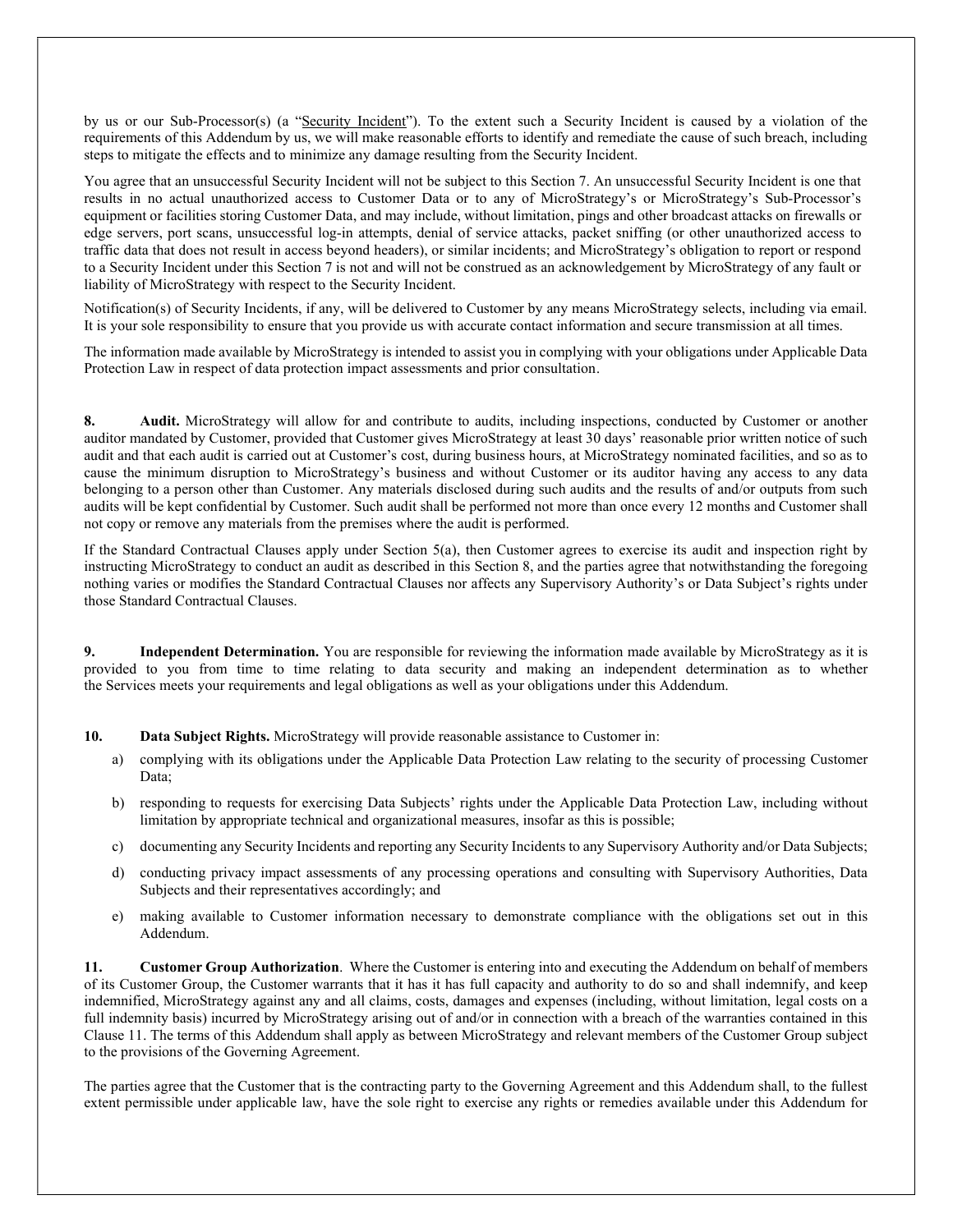itself and/or jointly on behalf of any or all of the members of its Customer Group – acting as their single nominated representative and the Customer warrants on behalf of the Customer Group that the Customer Group shall only exercise their respective rights through the Customer as their single nominated representative.

12. Limitation of Liability. The cumulative aggregate liability of us and all of our affiliates and licensors to you the Customer and all of your Customer Group related under the Governing Agreement whether in contract tort or otherwise, will not exceed the amount of the fees paid or payable to us in the twelve (12) months immediately preceding the claim. In no event will we or any of our affiliates or licensors be liable to you or any of your Customer Group for any indirect, special, incidental, punitive, consequential, or exemplary damages, whether in contract, tort or otherwise, even if we or any of our affiliates or licensors have been advised of the possibility of such damages and even if an agreed remedy fails of its essential purpose or is held unenforceable for any other reason. Subject to the foregoing, our maximum liability for each claim made by you to the extent the claim arises from or is based upon the use of a third party solution, will not exceed the amount of the applicable third party solution provider's liability to us related in the claim.

13. Termination of the Addendum. This Addendum shall continue in force until the termination of the Governing Agreement.

Except as amended by this Addendum, the Governing Agreement will remain in full force and effect.

ACCEPTED AND AGREED TO BY:

| MicroStrategy | (We/Our) | <b>Customer:</b> | (You/Your) |
|---------------|----------|------------------|------------|
| Name:         |          | Name:            |            |
| Title:        |          | Title:           |            |
| Date:         |          | Date:            |            |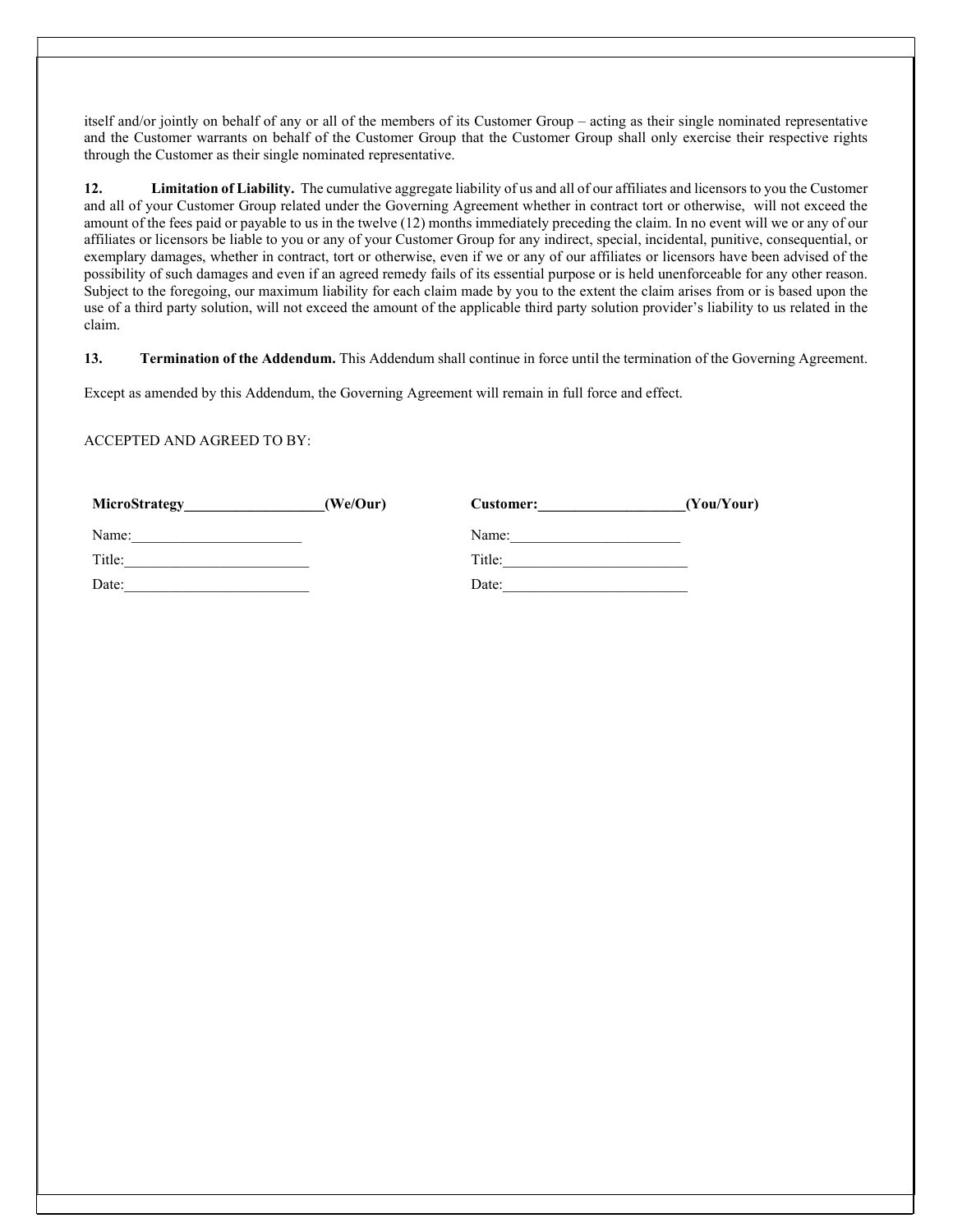# SCHEDULE 1

# Customer Data in relation to Consulting Services

# [To be completed by the Customer where Consulting is being provided]

| <b>Subject matter of Processing</b> | [DETAILS] |
|-------------------------------------|-----------|
| <b>Duration of Processing</b>       | [DETAILS] |
| <b>Nature of Processing</b>         | [DETAILS] |
| <b>Purpose of Processing</b>        | [DETAILS] |
| <b>Type of Personal Data</b>        | [DETAILS] |
| <b>Categories of Data Subject</b>   | [DETAILS] |

# Customer Data in relation to Technical Support

| <b>Subject matter of Processing</b> | Provision of Services to the Customer in connection with<br>the resolution of a Technical Support case.                                    |  |
|-------------------------------------|--------------------------------------------------------------------------------------------------------------------------------------------|--|
| <b>Duration of Processing</b>       | Term of Technical Support contract.                                                                                                        |  |
| <b>Nature of Processing</b>         | Storage, back-up, recovery and processing of Customer<br>Data in connection with a Technical Support case.                                 |  |
| <b>Purpose of Processing</b>        | Provision of Technical Support.                                                                                                            |  |
| <b>Type of Personal Data</b>        | The Customer Data that is uploaded or transferred in<br>connection with the resolution of a Technical Support<br>case.                     |  |
| <b>Categories of Data Subject</b>   | Employees of the Customer or Customer's customers,<br>prospects, business partners and vendors and employees<br>of agents of the Customer. |  |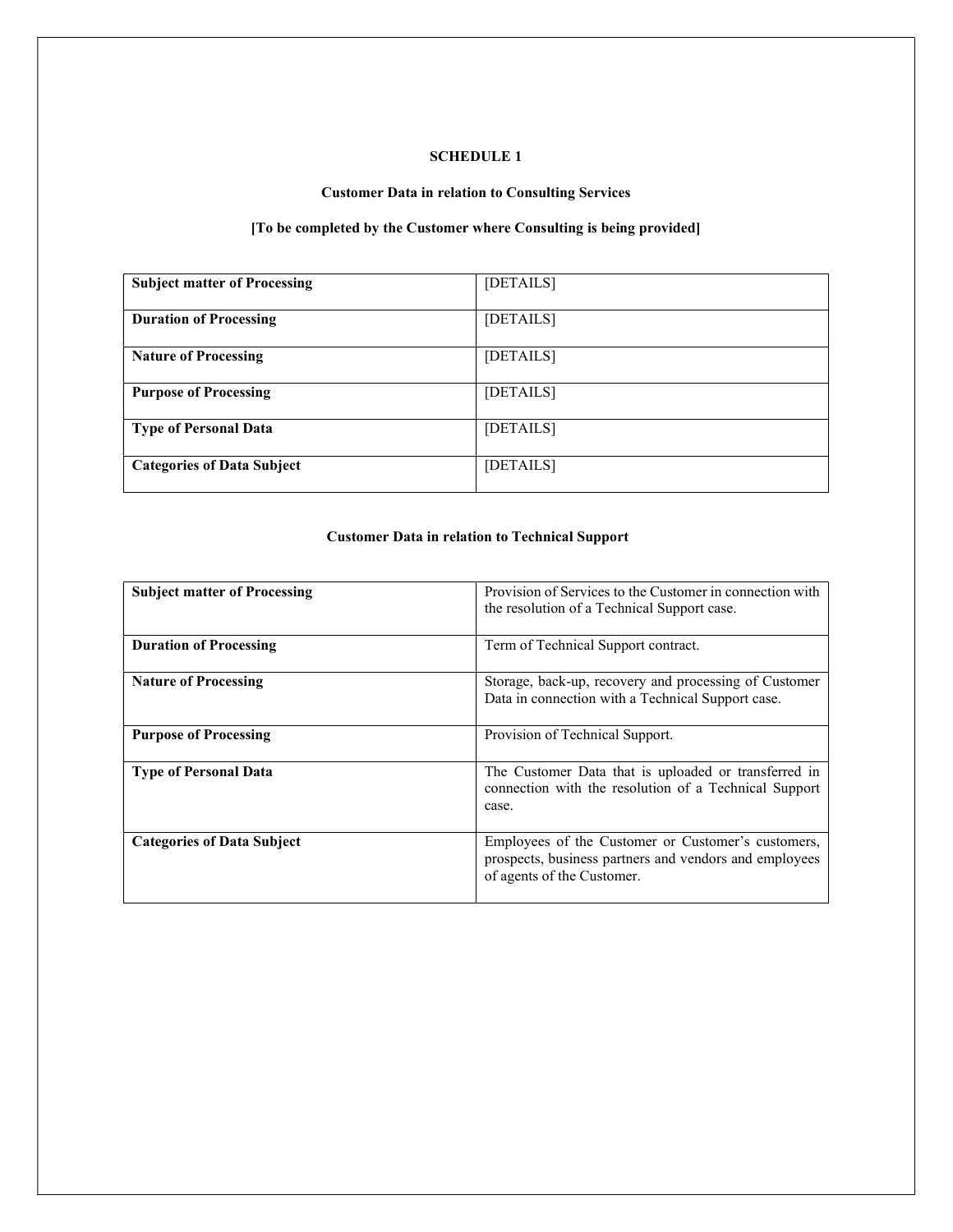#### SCHEDULE 2

#### Standard Contractual Clauses

For the purposes of Article 26(2) of Directive 95/46/EC for the transfer of personal data to processors established in third countries which do not ensure an adequate level of data protection

The entity identified as "Customer" in the Addendum

(the data exporter)

and

MicroStrategy Services Corporation

#### (the data importer)

## each a "party"; together "the parties",

HAVE AGREED on the following Contractual Clauses (the Clauses) in order to adduce adequate safeguards with respect to the protection of privacy and fundamental rights and freedoms of individuals for the transfer by the data exporter to the data importer of the personal data specified in Appendix 1.

#### Clause 1

## Definitions

For the purposes of the Clauses:

- (a) 'personal data', 'special categories of data', 'process/processing', 'controller', 'processor', 'data subject' and 'supervisory authority' shall have the same meaning as in Directive 95/46/EC of the European Parliament and of the Council of 24 October 1995 on the protection of individuals with regard to the processing of personal data and on the free movement of such data;
- (b) 'the data exporter' means the controller who transfers the personal data;
- (c) 'the data importer' means the processor who agrees to receive from the data exporter personal data intended for processing on his behalf after the transfer in accordance with his instructions and the terms of the Clauses and who is not subject to a third country's system ensuring adequate protection within the meaning of Article 25(1) of Directive 95/46/EC;
- (d) 'the subprocessor' means any processor engaged by the data importer or by any other subprocessor of the data importer who agrees to receive from the data importer or from any other subprocessor of the data importer personal data exclusively intended for processing activities to be carried out on behalf of the data exporter after the transfer in accordance with his instructions, the terms of the Clauses and the terms of the written subcontract;
- (e) 'the applicable data protection law' means the legislation protecting the fundamental rights and freedoms of individuals and, in particular, their right to privacy with respect to the processing of personal data applicable to a data controller in the Member State in which the data exporter is established;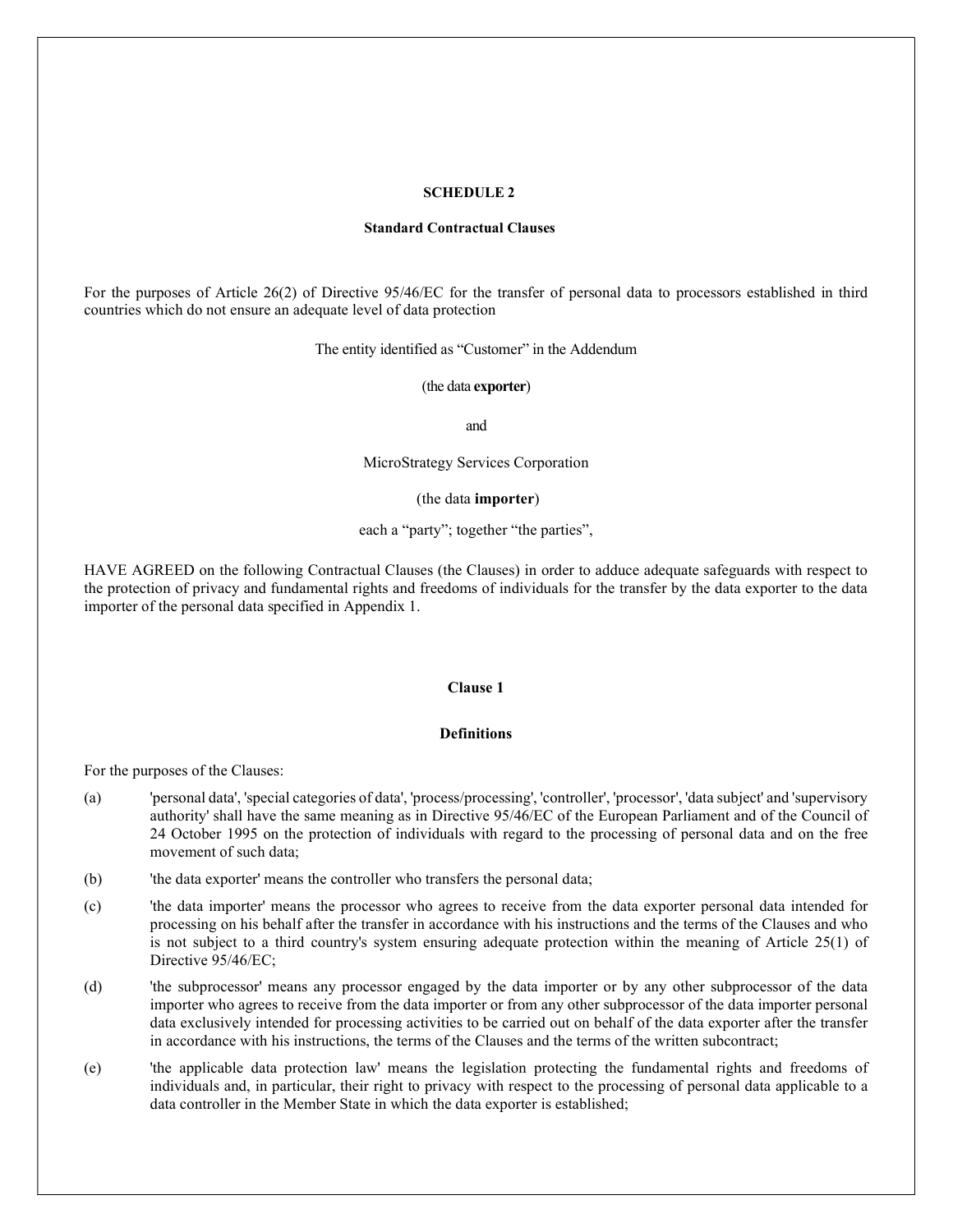(f) 'technical and organisational security measures' means those measures aimed at protecting personal data against accidental or unlawful destruction or accidental loss, alteration, unauthorised disclosure or access, in particular where the processing involves the transmission of data over a network, and against all other unlawful forms of processing.

#### Clause 2

#### Details of the transfer

The details of the transfer and in particular the special categories of personal data where applicable are specified in Appendix 1 which forms an integral part of the Clauses.

## Clause 3

## Third-party beneficiary clause

- 1. The data subject can enforce against the data exporter this Clause, Clause 4(b) to (i), Clause 5(a) to (e), and (g) to (j), Clause 6(1) and (2), Clause 7, Clause 8(2), and Clauses 9 to 12 as third-party beneficiary.
- 2. The data subject can enforce against the data importer this Clause, Clause 5(a) to (e) and (g), Clause 6, Clause 7, Clause 8(2), and Clauses 9 to 12, in cases where the data exporter has factually disappeared or has ceased to exist in law unless any successor entity has assumed the entire legal obligations of the data exporter by contract or by operation of law, as a result of which it takes on the rights and obligations of the data exporter, in which case the data subject can enforce them against such entity.
- 3. The data subject can enforce against the subprocessor this Clause, Clause 5(a) to (e) and (g), Clause 6, Clause 7, Clause 8(2), and Clauses 9 to 12, in cases where both the data exporter and the data importer have factually disappeared or ceased to exist in law or have become insolvent, unless any successor entity has assumed the entire legal obligations of the data exporter by contract or by operation of law as a result of which it takes on the rights and obligations of the data exporter, in which case the data subject can enforce them against such entity. Such third-party liability of the subprocessor shall be limited to its own processing operations under the Clauses.
- 4. The parties do not object to a data subject being represented by an association or other body if the data subject so expressly wishes and if permitted by national law.

#### Clause 4

#### Obligations of the data exporter

The data exporter agrees and warrants:

- (a) that the processing, including the transfer itself, of the personal data has been and will continue to be carried out in accordance with the relevant provisions of the applicable data protection law (and, where applicable, has been notified to the relevant authorities of the Member State where the data exporter is established) and does not violate the relevant provisions of that State;
- (b) that it has instructed and throughout the duration of the personal data processing services will instruct the data importer to process the personal data transferred only on the data exporter's behalf and in accordance with the applicable data protection law and the Clauses;
- (c) that the data importer will provide sufficient guarantees in respect of the technical and organisational security measures specified in Appendix 2 to this contract;
- (d) that after assessment of the requirements of the applicable data protection law, the security measures are appropriate to protect personal data against accidental or unlawful destruction or accidental loss, alteration, unauthorised disclosure or access, in particular where the processing involves the transmission of data over a network, and against all other unlawful forms of processing, and that these measures ensure a level of security appropriate to the risks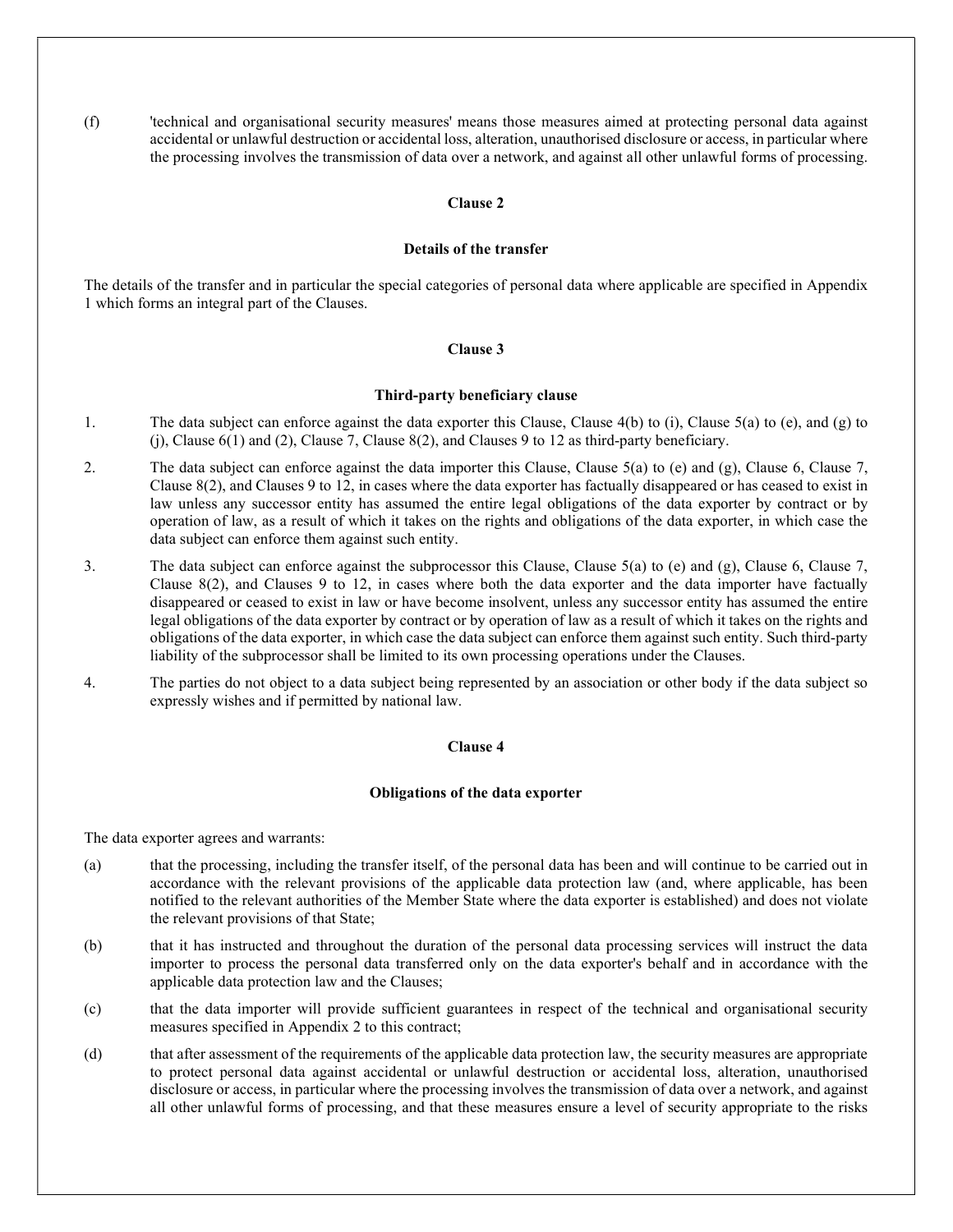presented by the processing and the nature of the data to be protected having regard to the state of the art and the cost of their implementation;

- (e) that it will ensure compliance with the security measures;
- (f) that, if the transfer involves special categories of data, the data subject has been informed or will be informed before, or as soon as possible after, the transfer that its data could be transmitted to a third country not providing adequate protection within the meaning of Directive 95/46/EC;
- (g) to forward any notification received from the data importer or any subprocessor pursuant to Clause 5(b) and Clause 8(3) to the data protection supervisory authority if the data exporter decides to continue the transfer or to lift the suspension;
- (h) to make available to the data subjects upon request a copy of the Clauses, with the exception of Appendix 2, and a summary description of the security measures, as well as a copy of any contract for subprocessing services which has to be made in accordance with the Clauses, unless the Clauses or the contract contain commercial information, in which case it may remove such commercial information;
- (i) that, in the event of subprocessing, the processing activity is carried out in accordance with Clause 11 by a subprocessor providing at least the same level of protection for the personal data and the rights of data subject as the data importer under the Clauses; and
- (i) that it will ensure compliance with Clause  $4(a)$  to (i).

## Clause 5

## Obligations of the data importer

The data importer agrees and warrants:

- (a) to process the personal data only on behalf of the data exporter and in compliance with its instructions and the Clauses; if it cannot provide such compliance for whatever reasons, it agrees to inform promptly the data exporter of its inability to comply, in which case the data exporter is entitled to suspend the transfer of data and/or terminate the contract;
- (b) that it has no reason to believe that the legislation applicable to it prevents it from fulfilling the instructions received from the data exporter and its obligations under the contract and that in the event of a change in this legislation which is likely to have a substantial adverse effect on the warranties and obligations provided by the Clauses, it will promptly notify the change to the data exporter as soon as it is aware, in which case the data exporter is entitled to suspend the transfer of data and/or terminate the contract;
- (c) that it has implemented the technical and organisational security measures specified in Appendix 2 before processing the personal data transferred;
- (d) that it will promptly notify the data exporter about:
	- (i) any legally binding request for disclosure of the personal data by a law enforcement authority unless otherwise prohibited, such as a prohibition under criminal law to preserve the confidentiality of a law enforcement investigation,
	- (ii) any accidental or unauthorised access, and
	- (iii) any request received directly from the data subjects without responding to that request, unless it has been otherwise authorised to do so;
- (e) to deal promptly and properly with all inquiries from the data exporter relating to its processing of the personal data subject to the transfer and to abide by the advice of the supervisory authority with regard to the processing of the data transferred;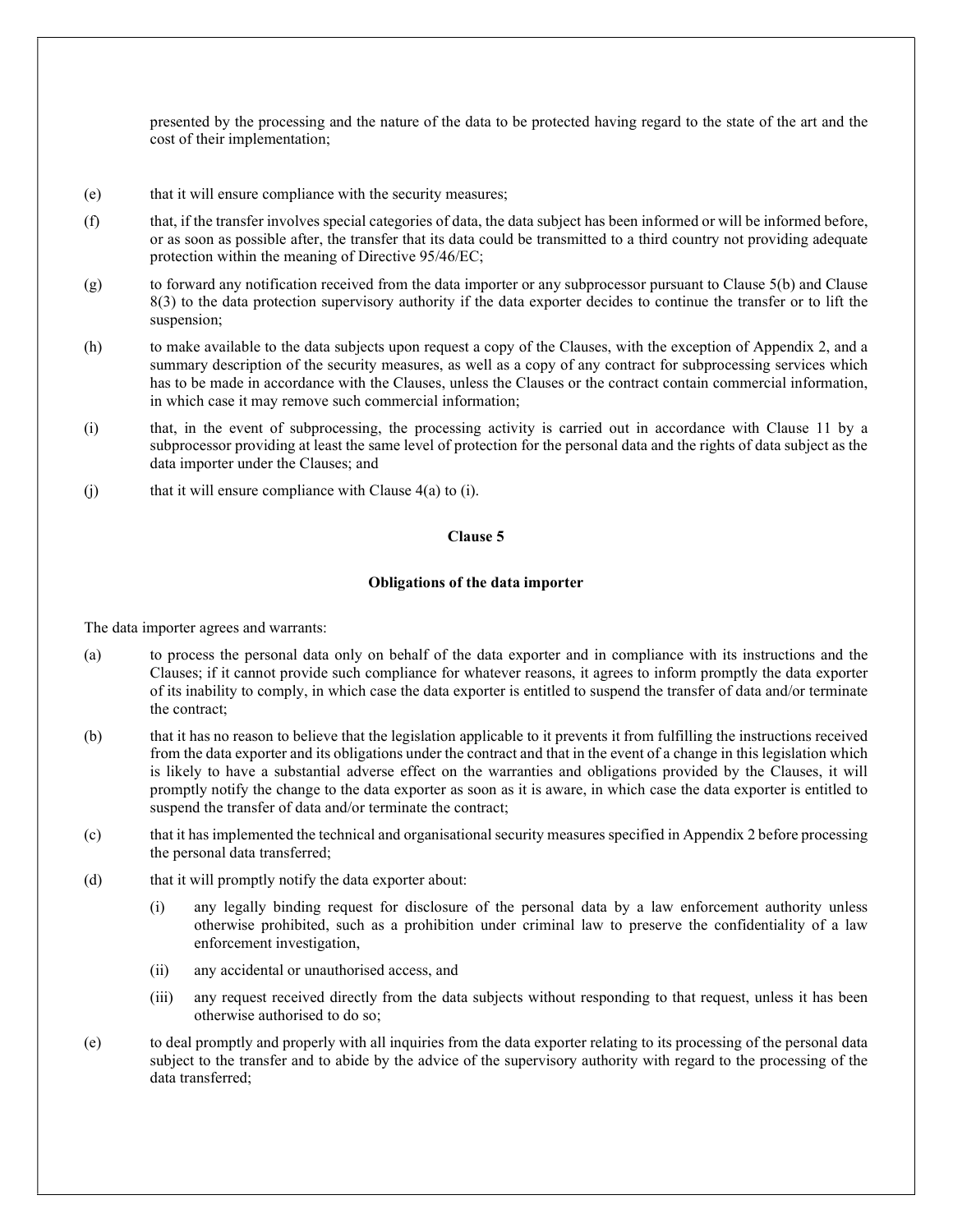- (f) at the request of the data exporter to submit its data processing facilities for audit of the processing activities covered by the Clauses which shall be carried out by the data exporter or an inspection body composed of independent members and in possession of the required professional qualifications bound by a duty of confidentiality, selected by the data exporter, where applicable, in agreement with the supervisory authority;
- (g) to make available to the data subject upon request a copy of the Clauses, or any existing contract for subprocessing, unless the Clauses or contract contain commercial information, in which case it may remove such commercial information, with the exception of Appendix 2 which shall be replaced by a summary description of the security measures in those cases where the data subject is unable to obtain a copy from the data exporter;
- (h) that, in the event of subprocessing, it has previously informed the data exporter and obtained its prior written consent;
- (i) that the processing services by the subprocessor will be carried out in accordance with Clause 11;
- (j) to send promptly a copy of any subprocessor agreement it concludes under the Clauses to the data exporter.

## Clause 6

#### Liability

- 1. The parties agree that any data subject, who has suffered damage as a result of any breach of the obligations referred to in Clause 3 or in Clause 11 by any party or subprocessor is entitled to receive compensation from the data exporter for the damage suffered.
- 2. If a data subject is not able to bring a claim for compensation in accordance with paragraph 1 against the data exporter, arising out of a breach by the data importer or his subprocessor of any of their obligations referred to in Clause 3 or in Clause 11, because the data exporter has factually disappeared or ceased to exist in law or has become insolvent, the data importer agrees that the data subject may issue a claim against the data importer as if it were the data exporter, unless any successor entity has assumed the entire legal obligations of the data exporter by contract of by operation of law, in which case the data subject can enforce its rights against such entity.

The data importer may not rely on a breach by a subprocessor of its obligations in order to avoid its own liabilities.

3. If a data subject is not able to bring a claim against the data exporter or the data importer referred to in paragraphs 1 and 2, arising out of a breach by the subprocessor of any of their obligations referred to in Clause 3 or in Clause 11 because both the data exporter and the data importer have factually disappeared or ceased to exist in law or have become insolvent, the subprocessor agrees that the data subject may issue a claim against the data subprocessor with regard to its own processing operations under the Clauses as if it were the data exporter or the data importer, unless any successor entity has assumed the entire legal obligations of the data exporter or data importer by contract or by operation of law, in which case the data subject can enforce its rights against such entity. The liability of the subprocessor shall be limited to its own processing operations under the Clauses.

## Clause 7

## Mediation and jurisdiction

1. The data importer agrees that if the data subject invokes against it third-party beneficiary rights and/or claims compensation for damages under the Clauses, the data importer will accept the decision of the data subject:

- (a) to refer the dispute to mediation, by an independent person or, where applicable, by the supervisory authority;
- (b) to refer the dispute to the courts in the Member State in which the data exporter is established.

2. The parties agree that the choice made by the data subject will not prejudice its substantive or procedural rights to seek remedies in accordance with other provisions of national or international law.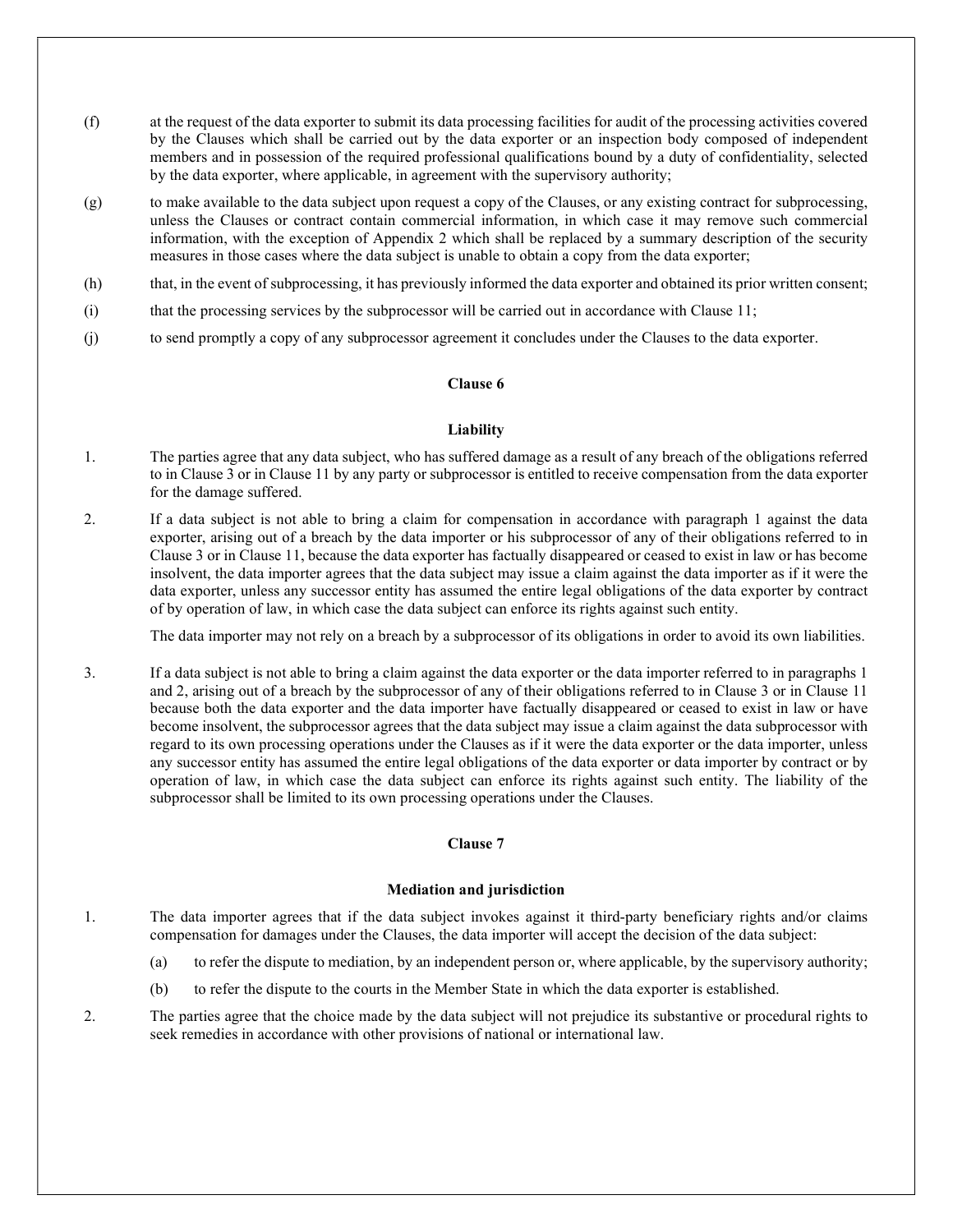## Clause 8

#### Cooperation with supervisory authorities

- 1. The data exporter agrees to deposit a copy of this contract with the supervisory authority if it so requests or if such deposit is required under the applicable data protection law.
- 2. The parties agree that the supervisory authority has the right to conduct an audit of the data importer, and of any subprocessor, which has the same scope and is subject to the same conditions as would apply to an audit of the data exporter under the applicable data protection law.
- 3. The data importer shall promptly inform the data exporter about the existence of legislation applicable to it or any subprocessor preventing the conduct of an audit of the data importer, or any subprocessor, pursuant to paragraph 2. In such a case the data exporter shall be entitled to take the measures foreseen in Clause 5 (b).

#### Clause 9

#### Governing Law

The Clauses shall be governed by the law of the Member State in which the data exporter is established, namely [ENTER].

## Clause 10

#### Variation of the contract

The parties undertake not to vary or modify the Clauses. This does not preclude the parties from adding clauses on business related issues where required as long as they do not contradict the Clause.

#### Clause 11

#### Subprocessing

- 1. The data importer shall not subcontract any of its processing operations performed on behalf of the data exporter under the Clauses without the prior written consent of the data exporter. Where the data importer subcontracts its obligations under the Clauses, with the consent of the data exporter, it shall do so only by way of a written agreement with the subprocessor which imposes the same obligations on the subprocessor as are imposed on the data importer under the Clauses. Where the subprocessor fails to fulfil its data protection obligations under such written agreement the data importer shall remain fully liable to the data exporter for the performance of the subprocessor's obligations under such agreement.
- 2. The prior written contract between the data importer and the subprocessor shall also provide for a third-party beneficiary clause as laid down in Clause 3 for cases where the data subject is not able to bring the claim for compensation referred to in paragraph 1 of Clause 6 against the data exporter or the data importer because they have factually disappeared or have ceased to exist in law or have become insolvent and no successor entity has assumed the entire legal obligations of the data exporter or data importer by contract or by operation of law. Such third-party liability of the subprocessor shall be limited to its own processing operations under the Clauses.
- 3. The provisions relating to data protection aspects for subprocessing of the contract referred to in paragraph 1 shall be governed by the law of the Member State in which the data exporter is established, namely England & Wales.
- 4. The data exporter shall keep a list of subprocessing agreements concluded under the Clauses and notified by the data importer pursuant to Clause 5 (j), which shall be updated at least once a year. The list shall be available to the data exporter's data protection supervisory authority.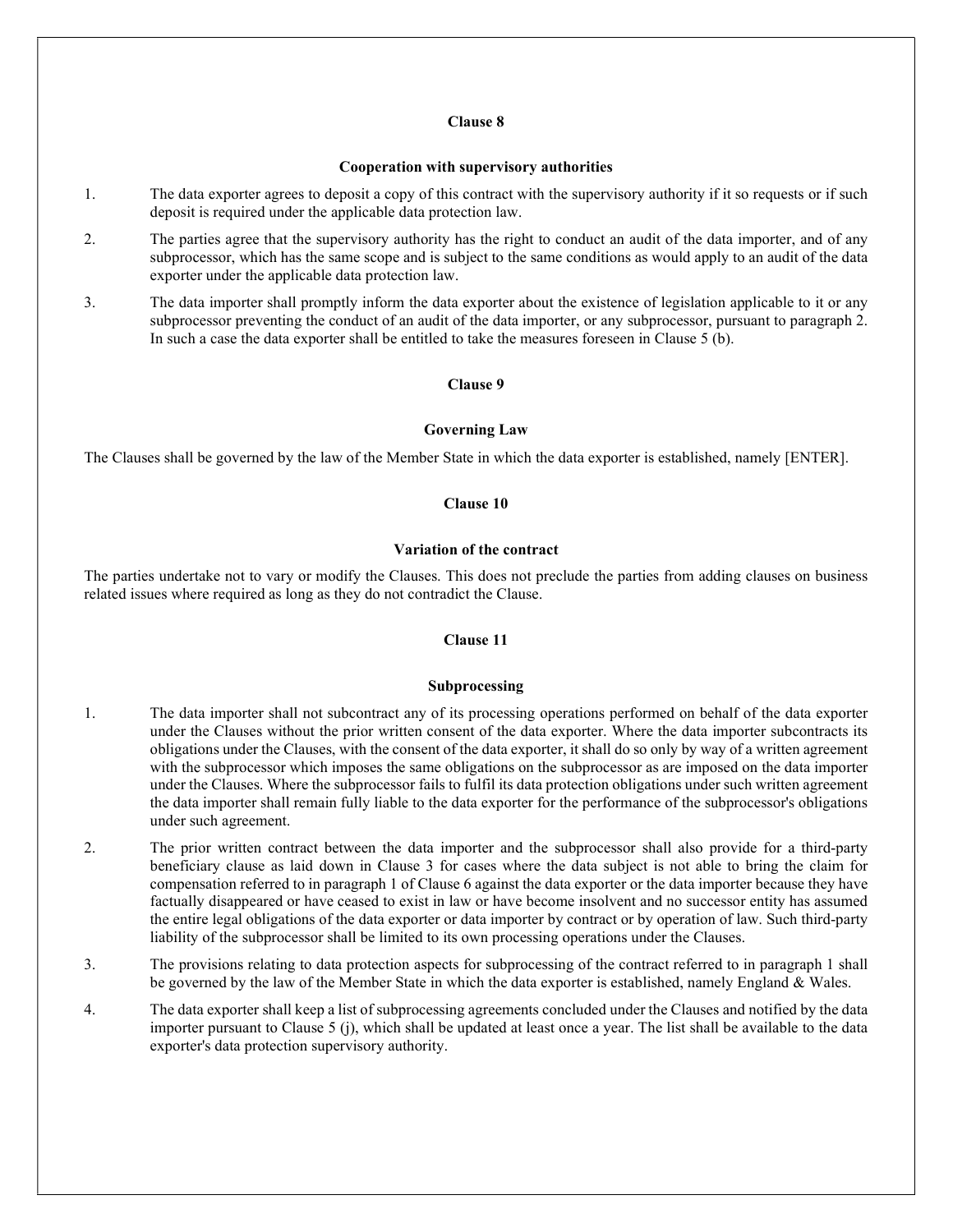### Clause 12

#### Obligation after the termination of personal data processing services

- 1. The parties agree that on the termination of the provision of data processing services, the data importer and the subprocessor shall, at the choice of the data exporter, return all the personal data transferred and the copies thereof to the data exporter or shall destroy all the personal data and certify to the data exporter that it has done so, unless legislation imposed upon the data importer prevents it from returning or destroying all or part of the personal data transferred. In that case, the data importer warrants that it will guarantee the confidentiality of the personal data transferred and will not actively process the personal data transferred anymore.
- 2. The data importer and the subprocessor warrant that upon request of the data exporter and/or of the supervisory authority, it will submit its data processing facilities for an audit of the measures referred to in paragraph 1.

On behalf of the data exporter: Name (written out in full): Position: Address: Other information necessary in order for the contract to be binding (if any):

Signature……………………………………….

(stamp of organisation)

On behalf of the data importer: Name (written out in full): Phong Le Position: President and Treasurer Address: 1850 Towers Crescent Plaza, Tysons Corner, VA 22182, U.S.A. Other information necessary in order for the contract to be binding (if any):

Signature…………………………………………………

(stamp of organisation)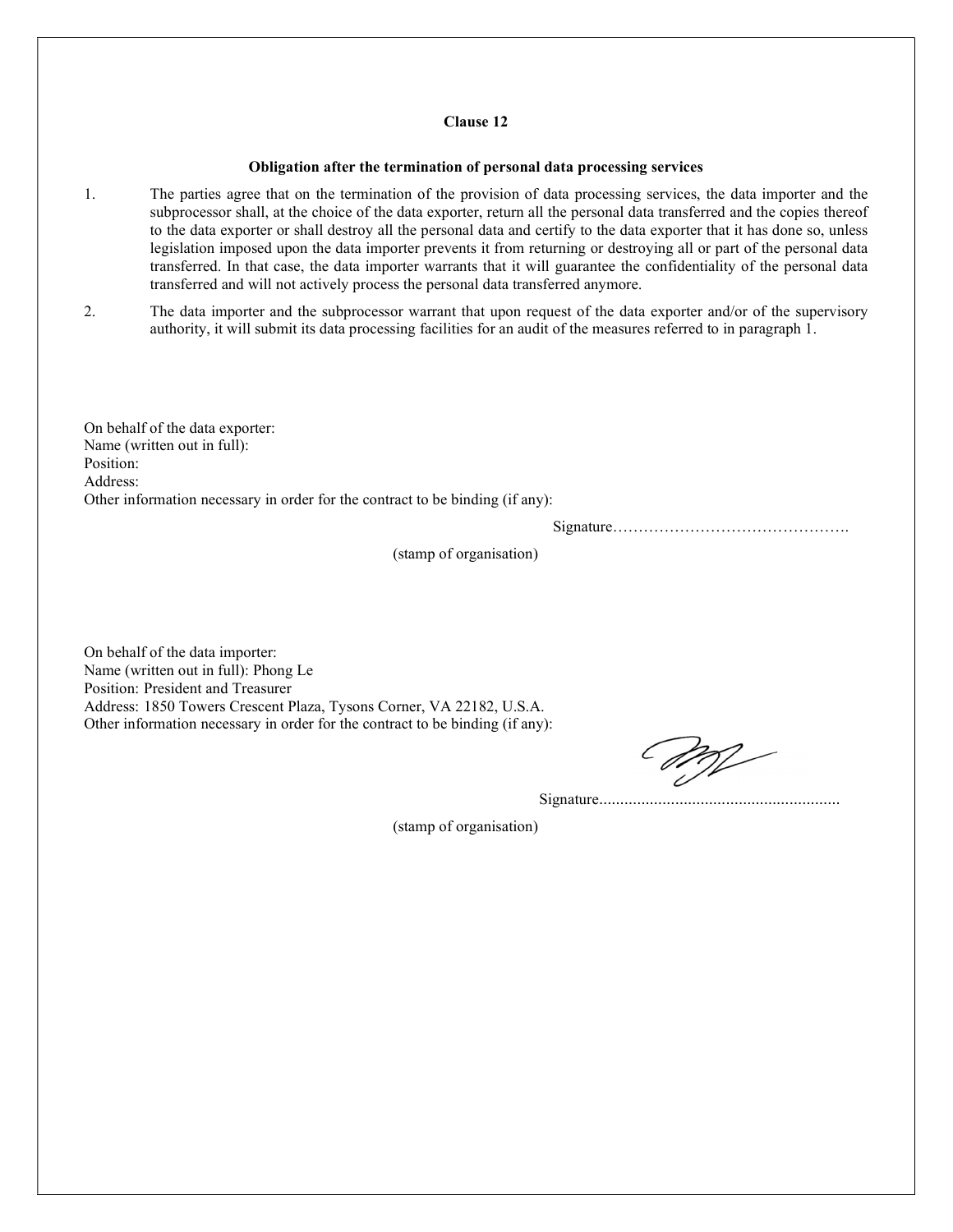## Appendix 1 to the Standard Contractual Clauses

This Appendix forms part of the Clauses and must be completed by the parties.

The Member States may complete or specify, according to their national procedures, any additional necessary information to be contained in this Appendix.

## Data exporter

The data exporter is (please specify briefly your activities relevant to the transfer):

The data exporter is the entity identified as "Customer" in the Addendum. The data exporter is using the personal data which is being transferred for the following purposes or activities:

#### [data exporter to complete with activities]

#### Data importer

The data importer is (please specify briefly activities relevant to the transfer):

MicroStrategy Services Corporation, a subsidiary of MicroStrategy Inc., which is a provider of business intelligence, mobile software, and cloud-based services. For the purposes of the Addendum, MicroStrategy provides business intelligence as a service including reporting, analysis, and mobile analytics capabilities through the cloud and processes personal data upon the instruction of the data exporter in accordance with the terms of the Governing Agreement.

## Data subjects

The personal data transferred concern the following categories of data subjects (please specify):

Data exporter may submit personal data in connection with the provision of technical support or consulting services, the extent of which is determined and controlled by the data exporter in its sole discretion, and which may include, but is not limited to personal data concerning the following categories of data subjects (please specify):

- Prospects, customers, business partners and vendors of data exporter (who are natural persons)
- Employees or contact persons of the data exporter's prospects, customers, business partners and vendors
- Employees or agents of the data exporter, including those who have been authorized to use the Services
- Data exporter's users authorized by data expoerter to use the Services

#### Categories of data

The personal data transferred concern the following categories of data (please specify):

Data exporter may submit personal data in connection with the provision of technical support or consulting services, the extent of which is determined and controlled by the data exporter in its sole discretion, and which may include, but is not limited to personal data concerning the following categories of data (please specify):

## [Data exporter to complete.]

## Special categories of data (if appropriate)

The personal data transferred concern the following special categories of data (please specify):

Data exporter may submit special categories of personal data in connection with the provision of technical support or consulting services, the extent of which is determined and controlled by the data exporter in its sole discretion, and which includes for the sake of clarity, personal data with information revealing racial or ethnic origin, political opinions, religious or philosophical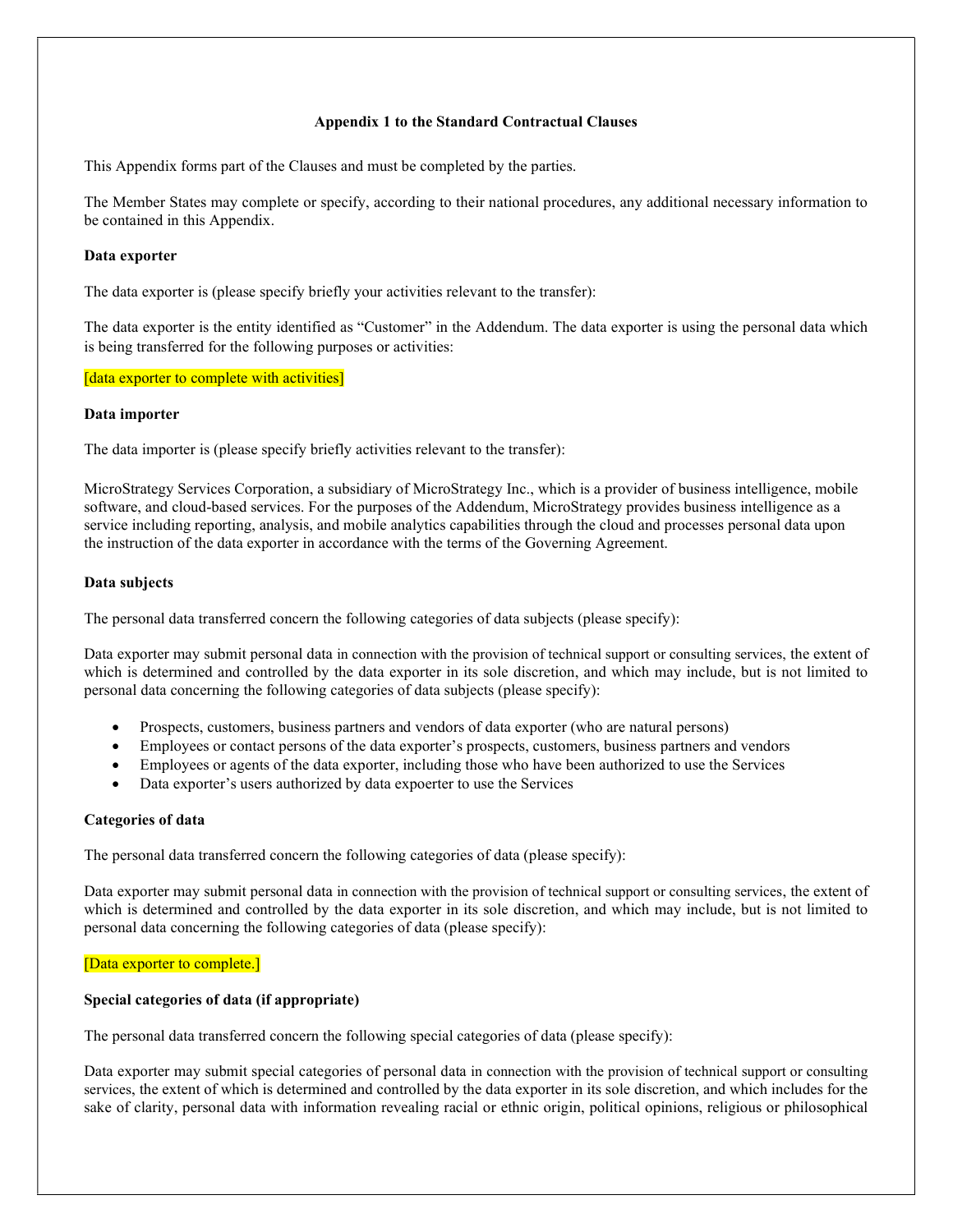beliefs, or trade union membership, and the processing of genetic data, biometric data for the purpose of uniqely identifying a natural person, data concerning health or data concerning a natural person's sex life or sexual orientation (please specify):

[Data exporter to complete. Select special categories or state "None"]

## Processing operations

The personal data transferred will be subject to the following basic processing activities (please specify):

The objective of processing of personal data by the data importer is the performance of Services in connection with the provision of technical support or consulting services pursuant to the Governing Agreement and includes:

- Processing in connection with a technical support case
- Processing in connection with providing consulting services